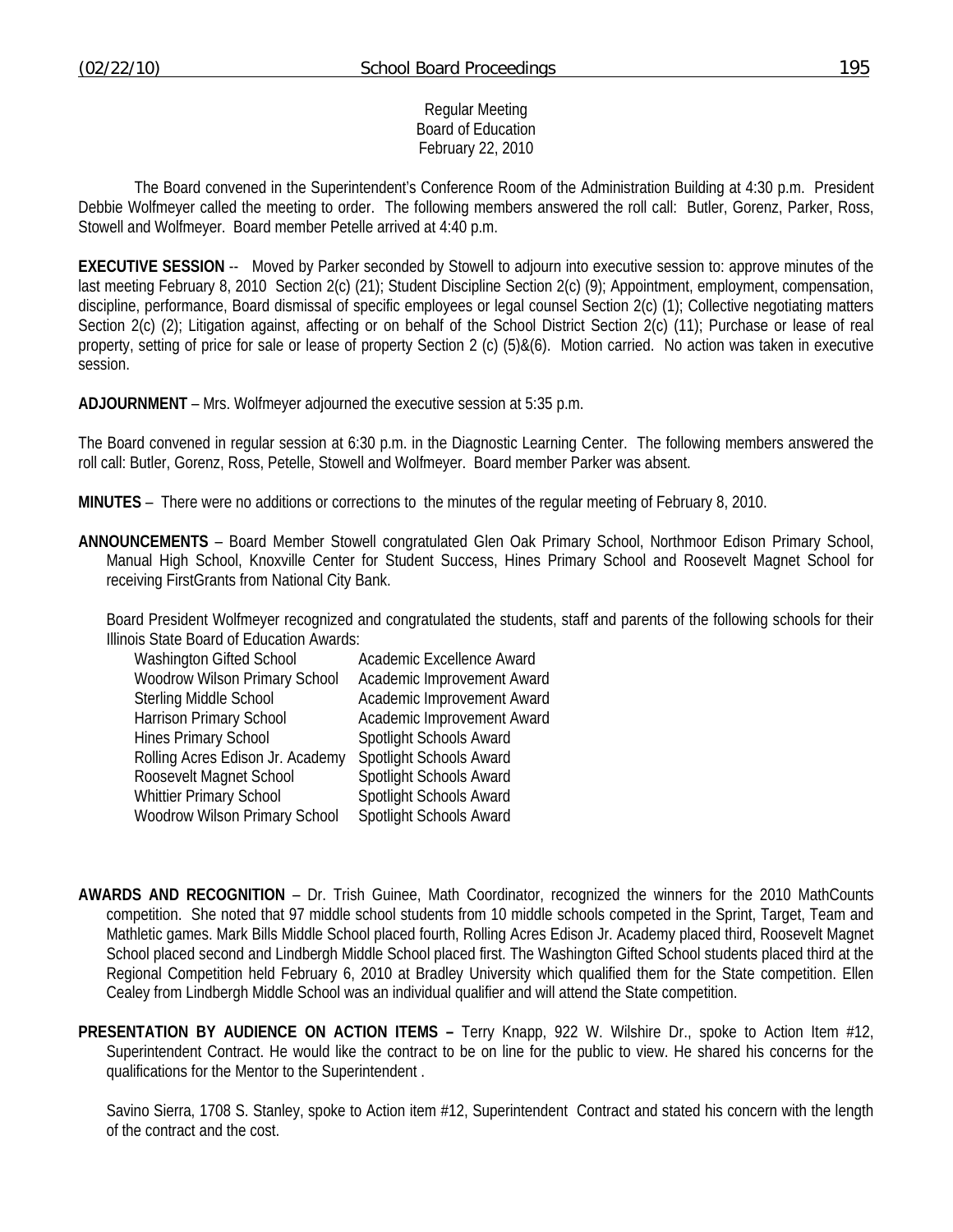Charlie Thomas, 619 Forrest Lawn, spoke to Action Item #12, Superintendent contract, and his concern with the cost of the contract. He also stated that the District needs to start a "grow your own" process for principals and administrators.

**PRESENTATION BY AUDIENCE** – Sarah Alhassan, 319 W. Columbia Terrace, spoke to the climate at Manual High School. She feels that progress has been made with discipline and instructional time. She made the following suggestions to further improve the climate: ban cell phones from the building, demand that all students pull up their pants and wear a belt, consider a uniform for high schools, make education exciting, reward academic excellence.

 Mark Porch, 206 S. Becker Lane, read a letter from seventeen incarcerated fathers with 55 children in District 150. They asked for an improved educational system for their children – their suggestions were to re-open schools, smaller class sizes, segregate by gender, dress code for all, and add more programs.

 Terry Knapp, 922 W. Wilshire Dr., stated his concern with: the certification of the new Superintendent, closing Irving Primary School at the end of this year, the Edison contract, the remodeling of Peoria High School and attorney fees.

 Adamu Alhassan, (no address given) stated that the new Superintendent was selected by intelligent people and they should not be second guessed. He stated that the Superintendent must be allowed the run the show.

 Christine Hickman, 6920 N. Flamingo, spoke to the positive things that have been happening at Trewyn Middle School. She noted that the over all change in school climate has been positive and invited all to visit the school.

 Gi Gi Gibson, 4004 W. Richards Way, stated that she was deeply disturbed with the comments made at the podium about Trewyn Middle School and Manual High School. She asked that "positive deposits" be made. She noted the accomplishments at Trewyn, from their Scholar's Cup team accomplishments to their basketball team's success. She challenged those that believe Trewyn Middle School is a "zoo" to visit one day a week for six weeks and make a "positive deposit" for the youth at Trewyn.

 Sharon Crews, 2215 W. Callendar, stated her concern that Woodruff High School was being closed and \$6 to \$10 million would be spent to renovate Peoria High School. She asked that an alternative school for 200 students be developed and implemented.

 Marcia Frakes, 1217 E. Seneca, stated her concern with the closing of Woodruff High School and the dollars that would be saved and the decision to open a charter school.

 Hedy Elliott-Gardner, 3811 N. Pagewood, stated her concern with the District spending to build and remodel schools when they are cash strapped. She stated that teachers did not receive a raise this year and that she has not had a cost of living raise in 5 years.

 Karen Adkins-Dutro, 2610 W. Barker, stated that she did not have a problem with the teachers or students at Trewyn, but with the effectiveness of the leadership at the school. She feels the discipline issues are preventing the teachers from teaching. She asked that an alternative school be opened.

 Charlie Thomas, 619 Forrest Lawn, stated that students and staff at Woodruff High School need a lot of support. He asked that someone tackle the middle school athletics issues. He would like to see an atmosphere at the middle schools where there is real competition and more games. He would like to see a middle school athletic director.

 Savino Sierra, 1708 S. Stanley, stated that discipline is still an issue at Trewyn Middle School as are the sidewalks and driveways.

 Cleveland Maroni, Sanora, suggested that to improve the educational experience of students in District 150 the positive name that would bring people together and help them feel good about education would be "Uruba" a culture in West Africa that is a positive culture and has made a positive contribution to our culture.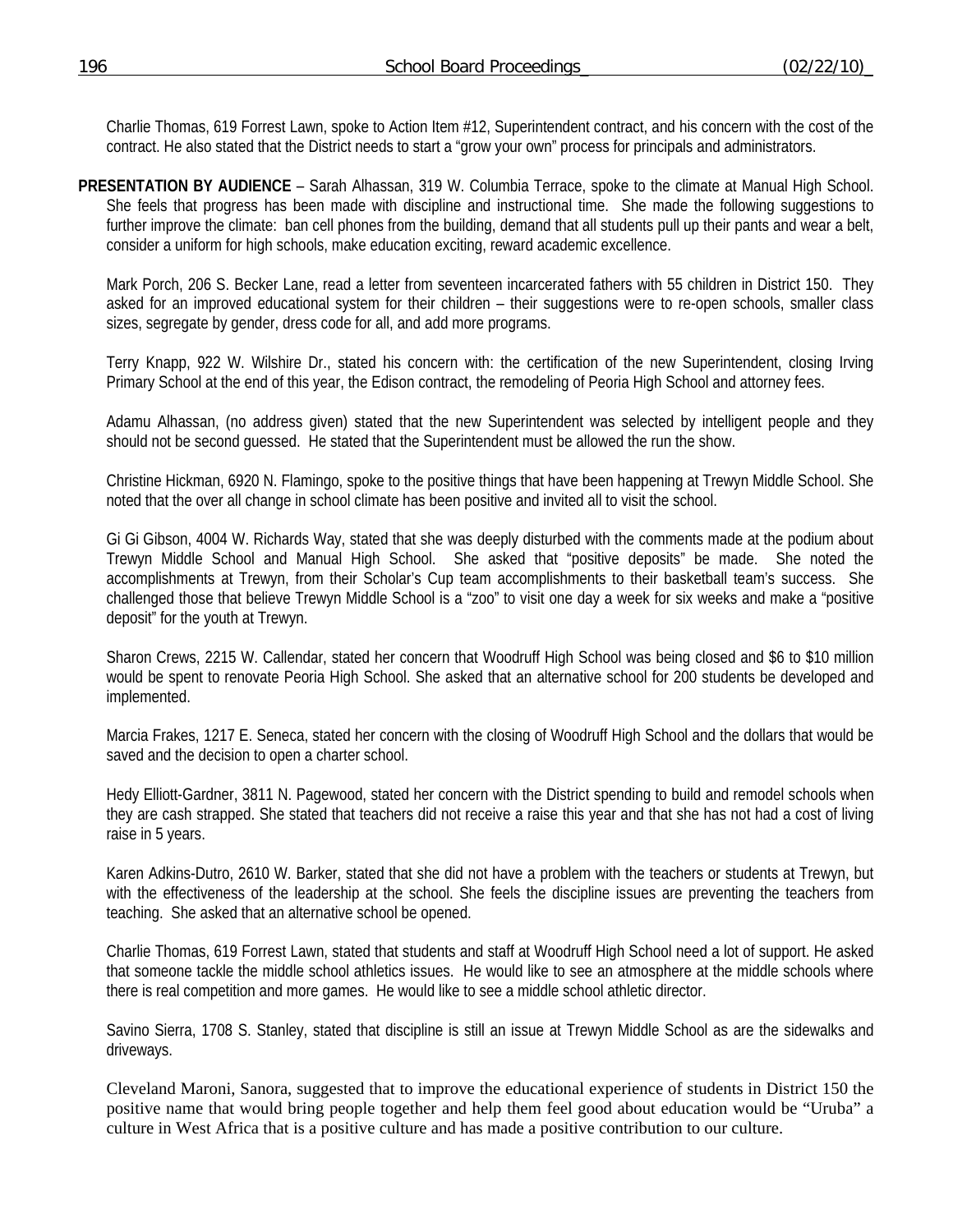## **INFORMATION ITEMS – REPORTS FROM SUPERINTENDENT AND STAFF** –

- 1. GOAL 1 STUDENT ACHIEVEMENT
- 2. Goal 2 FISCAL RESPONSIBILITY PURCHASE ORDERS OVER \$2,500 Mrs. Schau presented this amended report for the Board's review. Questions were asked and answered regarding the report.
- 3. GOAL 3 QUALITY STAFF
- 4. GOAL 4 SAFE, CARING ENVIRONMENTS
- 5. GOAL 5 CULTURE OF CUSTOMER SERVICE Report of Requests under the Freedom of Information Act and Status of Such Requests – Dr. Durflinger reported that since our last Board meeting report, we have received four (4) new Freedom of Information Act requests. Of those new requests, all four (4) are pending. Of the two (2) pending requests noted on the February 8, 2010 board report, one (1) is still pending status and one (1) was filled. We have received twenty-seven (27) total requests for the calendar year (since January 1, 2010).

## **CONSENT AGENDA –**

ADOPTION OF CONSENT CALENDAR -- Moved by Stowell, seconded by Butler adoption of the consent calendar.

On roll call, 6 ayes. Motion carried.

GIFTS TO SCHOOL DISTRICT – Moved by Stowell, seconded by Butler, that the following donations be accepted and letters of appreciation sent to the donors.

- \$3,500.oo to purchase equipment and supplies for construction related courses, donated by Tri County Construction Labor Management Council, to Manual High School
- Trumpet, valued by the donor at \$225.00, donated by Mrs. Ann Winget to Washington Gifted School

Rental fee of Gateway Building, valued at \$500.00, donated by Commerce Bank to Peoria Alternative School

Socks, teddy bears, gloves, hats, paper towels, cleaners, \$176.00 in cash, valued by the donor at \$401.00, by Caterpillar to the Manual STAR program

On roll call, 6 ayes. Motion carried.

REQUEST TO PURCHASE - Moved by Stowell, seconded by Butler approval of the following Request to Purchase.

CHANGE ORDER # 10 – THOMAS JEFFERSON SCHOOL - Requested by David A. Ryon

## A. Insurance-Related Work

1. Delete vinyl-covered tackboards (five) at Library #115 added per Field Order #4.B, Item #2, due to future window replacement project.

DEDUCT \$ 1,652.00

2. Delete the entire tackboard replacement subtotal (\$46,070 minus the previous deduct of \$10,800 per C.O. #1, Item d. for replacement of cork tackboards to vinyl-covered tackboards).

DEDUCT \$35,270.00

3. Per Field Order #11, provide vinyl-coated replacement tackboards and marker (white) boards to replace boards removed with wall demolition, per attached revised drawing Sheets A2.1R - A2.3R.

ADD \$36,088.00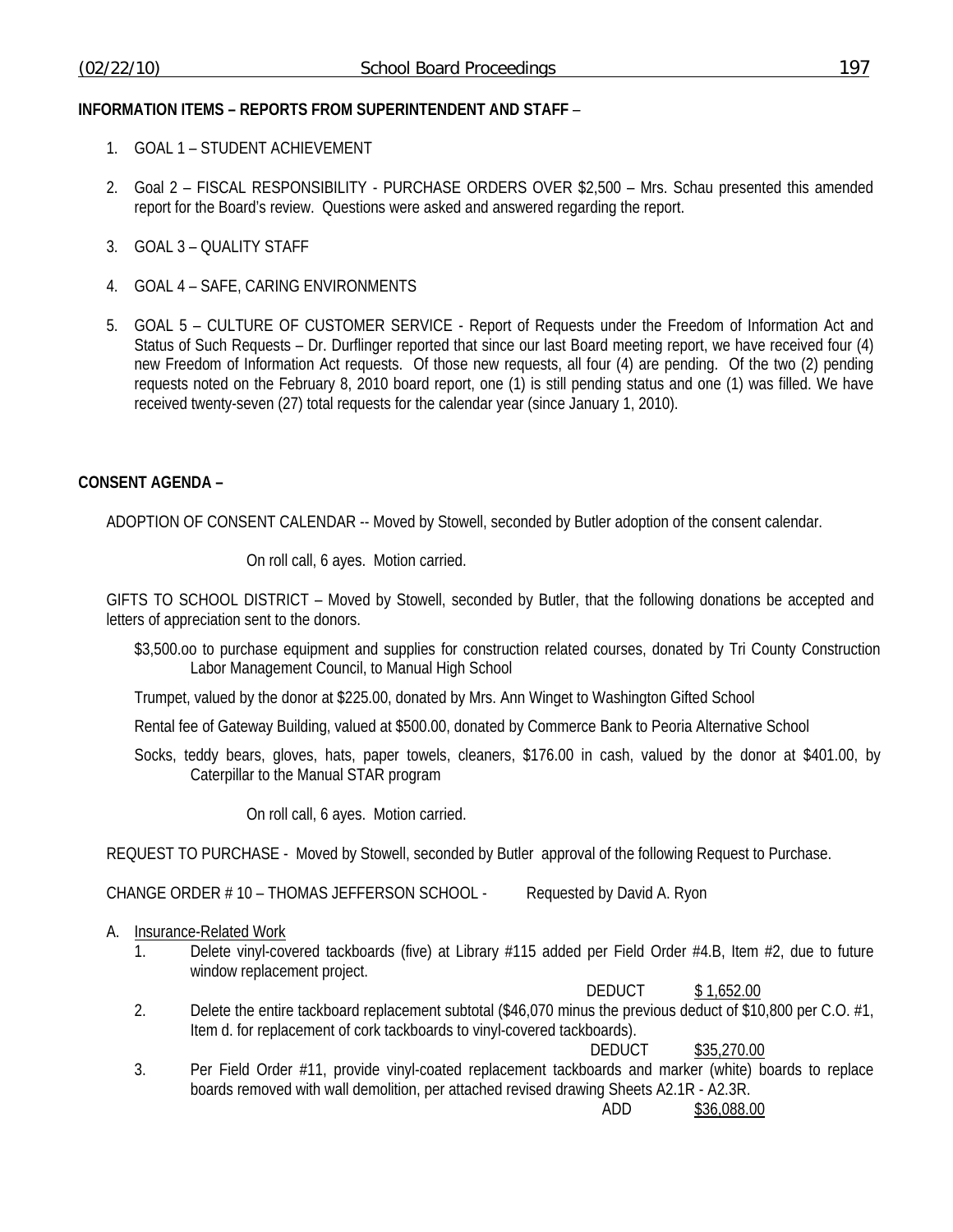| 198 | <b>School Board Proceedings</b>                                                                                                                                                                                                            | (02/22/10)                                     |
|-----|--------------------------------------------------------------------------------------------------------------------------------------------------------------------------------------------------------------------------------------------|------------------------------------------------|
| 4.  | At Change Order #9, Item 4, delete description of work as indicated and replace with the following:<br>"Repair/replace exterior stone sills and brick veneer damaged by fire, outside Classroom #20 and #22."                              | ADD<br>\$<br>$\theta$                          |
| 5.  | Deduct General Conditions (5%) on above.                                                                                                                                                                                                   | <b>DEDUCT</b><br>41.70<br>\$                   |
| 6.  | Deduct Overhead (10%) and Profit (10%) on above                                                                                                                                                                                            | <b>DEDUCT</b><br>175.14<br>\$                  |
|     | TOTAL DEDUCT THIS CHANGE ORDER                                                                                                                                                                                                             | \$1,050.84                                     |
|     | The Original Contract Sum was<br>The Contract Sum will be decreased by<br>The New Contract Sum including this Change Order will be.                                                                                                        | \$1,605,884.42<br>\$1,050.84<br>\$1,604,833.58 |
|     | <b>Menold Construction</b>                                                                                                                                                                                                                 |                                                |
|     | CHANGE ORDER #11 - THOMAS JEFFERSON SCHOOL -<br>A. Non-Insurance-Related Work                                                                                                                                                              | Requested by David A. Ryon                     |
|     | 1. Provide one duplex receptacle and two data jacks in furred wall of Classrooms #161 and 162.                                                                                                                                             | ADD<br>\$1,020.00                              |
| 2.  | Per Field Order #11, Item A.2, salvage existing air handling unit and condensing unit in Classroom #7;<br>remove and deliver to Owner for storage. Disconnect and remove as indicated.                                                     | \$2,536.00<br>ADD                              |
|     | 3. Add General Conditions (5%) on above.                                                                                                                                                                                                   | 177.80<br>ADD                                  |
|     | 4. Add Overhead and Profit (10%) on above.                                                                                                                                                                                                 | ADD<br>\$373.38                                |
| В.  | ADD SUBTOTAL ITEM A<br><b>Insurance-Related Work</b>                                                                                                                                                                                       | <b>ADD</b><br>\$4,107.18                       |
| 1.  | Provide two (2) 15"-18" quick response, dry horizontal sidewall sprinkler heads, in lieu of standard heads in<br>the exterior student Toilet Rooms #127 and 128 due to unheated spaces, per Field Order #11.                               | ADD \$212.00                                   |
| 2.  | Paint exposed Staycell ONE STEP 255 spray-on insulation and exposed wood beams, in lieu of providing<br>suspended acoustic tile ceiling and grid, at Toilet/Locker Rooms #120 and 121, and Storage #122, per Item 3<br>of Field Order #11. |                                                |
| 3.  | Reinstall clock receptacle and intercom speaker in south end of new furred out east wall of Classroom #1.                                                                                                                                  | ADD \$1,320.00<br>ADD \$ 300.00                |
|     | 4. Add one duplex receptacle and one data jack on east end of south wall, six feet west of exterior exit door of<br>Classroom #1.                                                                                                          |                                                |
|     | 5. Deduct one receptacle, added per Item 3 of Change Order #8, at Classrooms #3 and 4.                                                                                                                                                     | ADD<br>\$640.00<br><b>DEDUCT \$ 340.00</b>     |
|     | 6. Provide electrical panel recessed into new metal stud and drywall partition; reinstall power wiring to panel.                                                                                                                           | ADD<br>\$1,600.00                              |
|     | 7. Provide two duplex receptacles and one data jack at Classroom #11.                                                                                                                                                                      | ADD<br>\$510.00                                |
|     | 8. Provide one fire alarm horn/strobe at each of following: Student Toilets #127 and 128 (1 each), Reading Office<br>#141, and Classroom #161, total four (4).                                                                             |                                                |
|     |                                                                                                                                                                                                                                            | ADD<br>\$1,780.00                              |

9. Due to seasonal closure of asphalt plants, delete asphalt paving patch at new utility trench in playground/drive for installation of underground fire protection (sprinkler) main; patch to be completed by Owner in spring. During trench excavation of underground fire protection main, an existing 8" thick concrete slab under asphalt paving required sawcutting and removal (west of existing building).

ADD \$815.50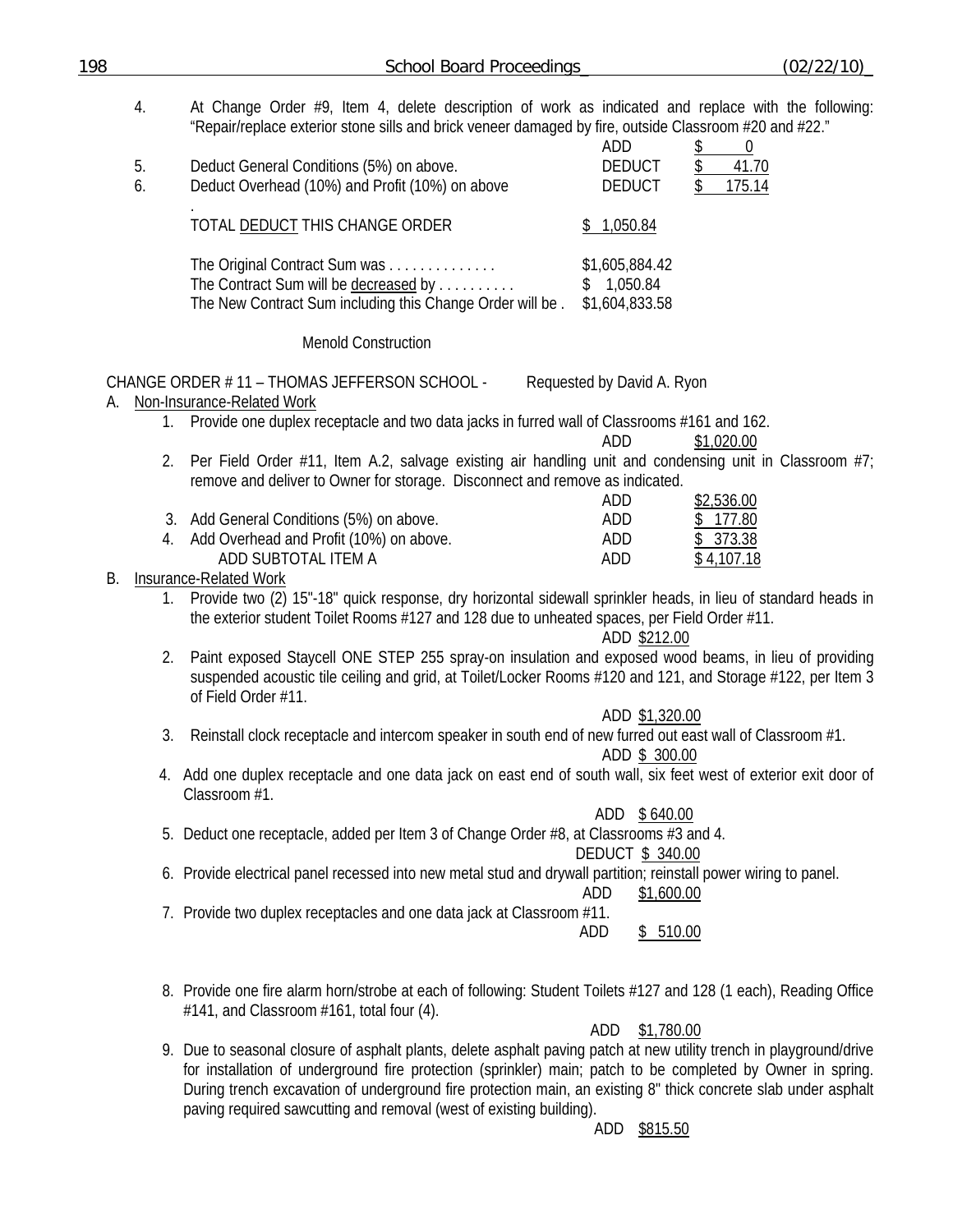10. Provide interior CMU masonry repairs at plumbing rough-ins at EWC and DF, closing holes in masonry.

| 12. Add General Conditions (5%) on above. | \$1,668.00<br>ADD<br>ADD \$425.28          |
|-------------------------------------------|--------------------------------------------|
| 13. Add Overhead (10%) and Profit (10%)   | ADD \$1,786.16                             |
|                                           | ADD SUBTOTAL ITEM B<br>\$10,716.94<br>ADD- |

- C. Correction:
	- 1. Insurance-Related Work in Change Order #6, specified 10% deduct for overhead and profit, in lieu of 10% overhead and 10% profit allowed.

# ADDITIONAL DEDUCT \$1,719.33

2. Change Order #8, Deduct Subtotal of Non-Insurance Related Work (Item A) of \$506.43 from Add Subtotal of Insurance Related Work (Item B) of \$8,019.90.

ADDITIONAL ADD \$ 14.00 TOTAL ADD THIS CHANGE ORDER \$13,118.79

The Original Contract Sum was . . . . . . . . . . . . . . . . . \$1,604.833.58 The Contract Sum will be increased by . . . . . . . . . . . . . \$ 13,118.79 The New Contract Sum including this Change Order will be . . .\$1,617,952.37 Menold Construction

On roll call, 6 ayes. Motion carried.

CONSIDERATION OF BIDS – Moved by Stowell, seconded by Butler approval of the following bids.

Roof Replacement for Peoria High - Request for bid was sent to five (5) vendors by Kenyon & Associates. Four vendors returned bids as follows:

| Base Bid   |
|------------|
| 141,900.00 |
| 164,121.00 |
| 148,529.00 |
| 166,342.00 |
|            |

The above bids were opened on Thursday, February 11, 2010, at 1:30 pm by Julie Cramer, Debbie Brown, and Dave Ryon. It is recommended to award the low bid totaling \$141,900.00 to Kehrer Bros. Construction Co.

This bid will be charged to Buildings & Grounds.

Roof Replacement for Calvin Coolidge - Request for bid was sent to six (6) vendors by Kenyon & Associates. Five vendors returned bids as follows:

|                  | <b>Base Bid</b> |
|------------------|-----------------|
| Kreiling Roofing | 33,431.00       |
| Meyer Roofing    | 28,200.00       |
| Peoria Roofing   | 37,450.00       |
| Union Roofing    | 31,600.00       |
| Wyman Roofing    | 35,000.00       |

The above bids were opened on Thursday, February 4, 2010, at 1:30 pm by Julie Cramer, Debbie Brown, and Dave Ryon. The lowest bid from Meyer Roofing was removed from consideration due to a bid omission. The next lowest bid from Union Roofing was rejected because they did not acknowledge the addenda and, therefore, was incomplete. It is recommended to award the next lowest bid of \$33,431.00 to Kreiling Roofing.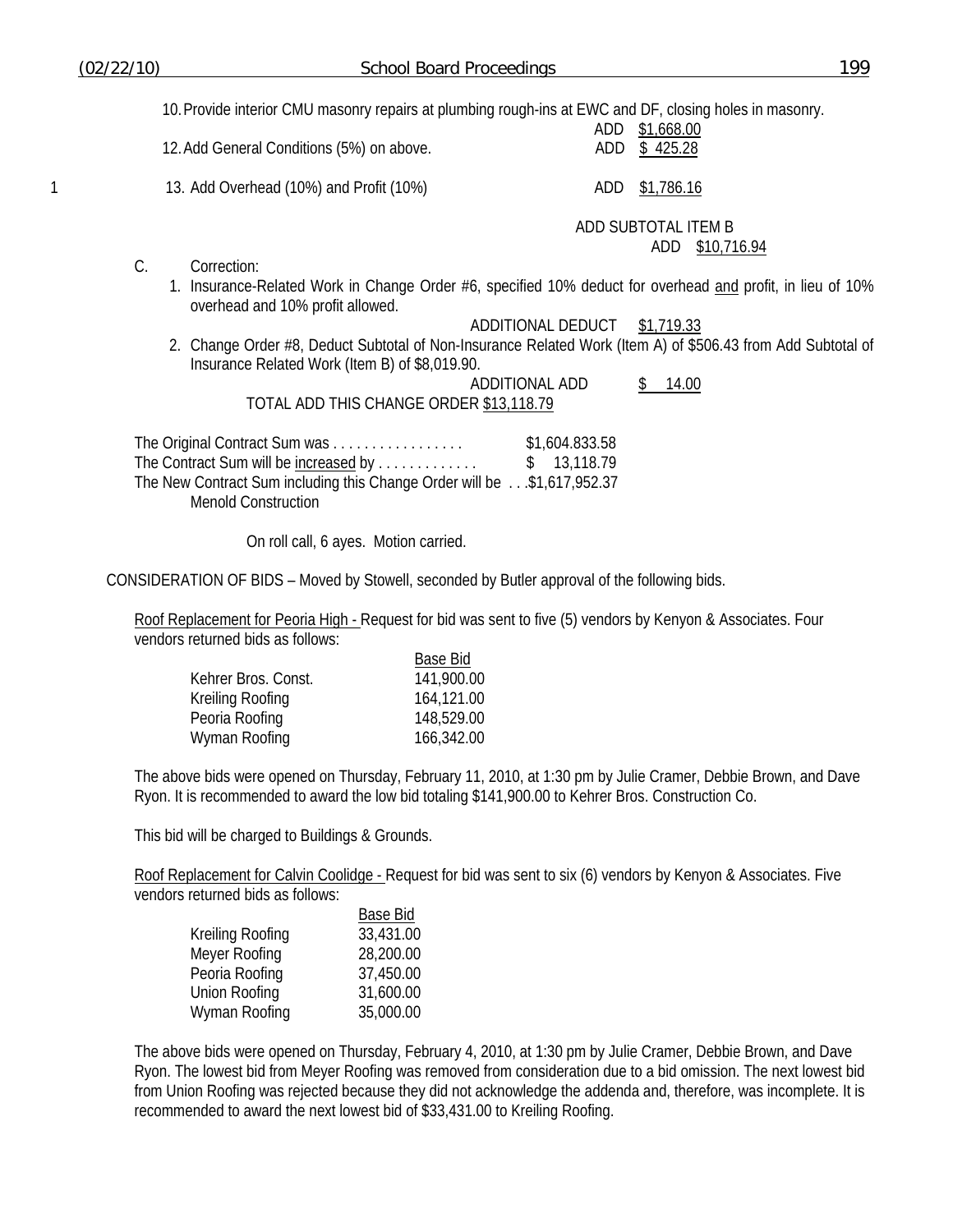This bid will be charged to Buildings & Grounds.

On roll call, 6 ayes. Motion carried.

HUMAN RESOURCE REPORT -- Moved by Stowell, seconded by Butler approval of the following human resource report as amended by the administration.

| I. | <b>Certified Personnel</b>                                        | <b>Effective Date</b> |
|----|-------------------------------------------------------------------|-----------------------|
|    | <b>Appointments</b>                                               |                       |
|    | <u>Teacher – Full Time</u>                                        |                       |
|    | Pazanin, Martin - Manual / Special Education                      | 02/23/10              |
|    | Turnbull, Charity - Glen Oak / Grade 2 (Currently Substitute)     | 02/23/10              |
|    | Teacher - Part Time                                               |                       |
|    | Darnell, Alice - Manual / Reading Lab (Currently Substitute)      | 02/23/10              |
|    | Tutors - Part Time                                                |                       |
|    | Harness, Patricia - Kellar / Project TARGET (Retired Speech Path) | 02/23/10              |
|    | Summer School Site Managers - Part Time                           |                       |
|    | Dawson, Alona - Von Steuben                                       | 06/14/10              |
|    | Grant, Shaun - Franklin Edison                                    | 06/14/10              |
|    | Malahy, Susan - Trewyn                                            | 06/14/10              |
|    | <b>Retirements</b>                                                |                       |
|    | <u> Teachers – Full Time</u>                                      |                       |
|    | Ryon, Nancy - Von Steuben / Language Arts                         | 06/30/13              |
|    | Schultz, Catherine - Richwoods / History                          | 06/30/14              |
|    | Stoskopf, LuAnn - Lindbergh / Band                                | 06/30/14              |
|    | Kennedy, Stephen - Peoria High / Business Occupations             | 06/30/14              |
|    | Morgan, Catherine - Lindbergh / Special Education                 | 06/30/14              |
|    | Resignations                                                      |                       |
|    | <u> Teacher – Full Time</u>                                       |                       |
|    | Miller, Sherilyn - Harrison / Personal Reasons                    | 06/30/10              |
|    | Russell, Ethel - Greeley Alternative / Personal Reasons           | 02/08/10              |
|    | Administrative - Full Time                                        |                       |
|    | Hannah, Herschel - Administration / Other Employment              | 06/30/10              |
| Ш. | <b>Non-Certified Personnel</b>                                    |                       |
|    | Custodian - Interim Full Time                                     |                       |
|    | Suttle, Christopher                                               | 02/23/10              |
|    | <b>Hourly Part Time</b>                                           |                       |
|    | <b>Promoting Academic Success (PAS) Project</b>                   |                       |
|    | Moorman, Anthony - Roosevelt / School Mentor Liaison              | 02/23/10              |
|    | Para Professionals                                                |                       |
|    | <u> Teacher Assistants – Full Time</u>                            |                       |
|    | Dhall, Angela - Sterling                                          | 02/23/10              |
|    | Maher, Nicholas - Franklin (Currently Substitute)                 | 02/23/10              |
|    | Parent Partnership Coach - Full Time                              |                       |
|    | Hise, Michelle - Roy Ricketts                                     | 02/23/10              |
|    | <b>Miscellaneous</b>                                              |                       |
|    | <b>Extended Care Provider</b>                                     |                       |
|    | Williams, Mario - Hines                                           | 02/23/10              |
|    | Job Coach                                                         |                       |
|    | Wageman, Marjorie                                                 | 02/23/10              |
|    | <b>Tutor Assistant</b>                                            |                       |
|    | Clark, Jason - Woodruff                                           | 02/23/10              |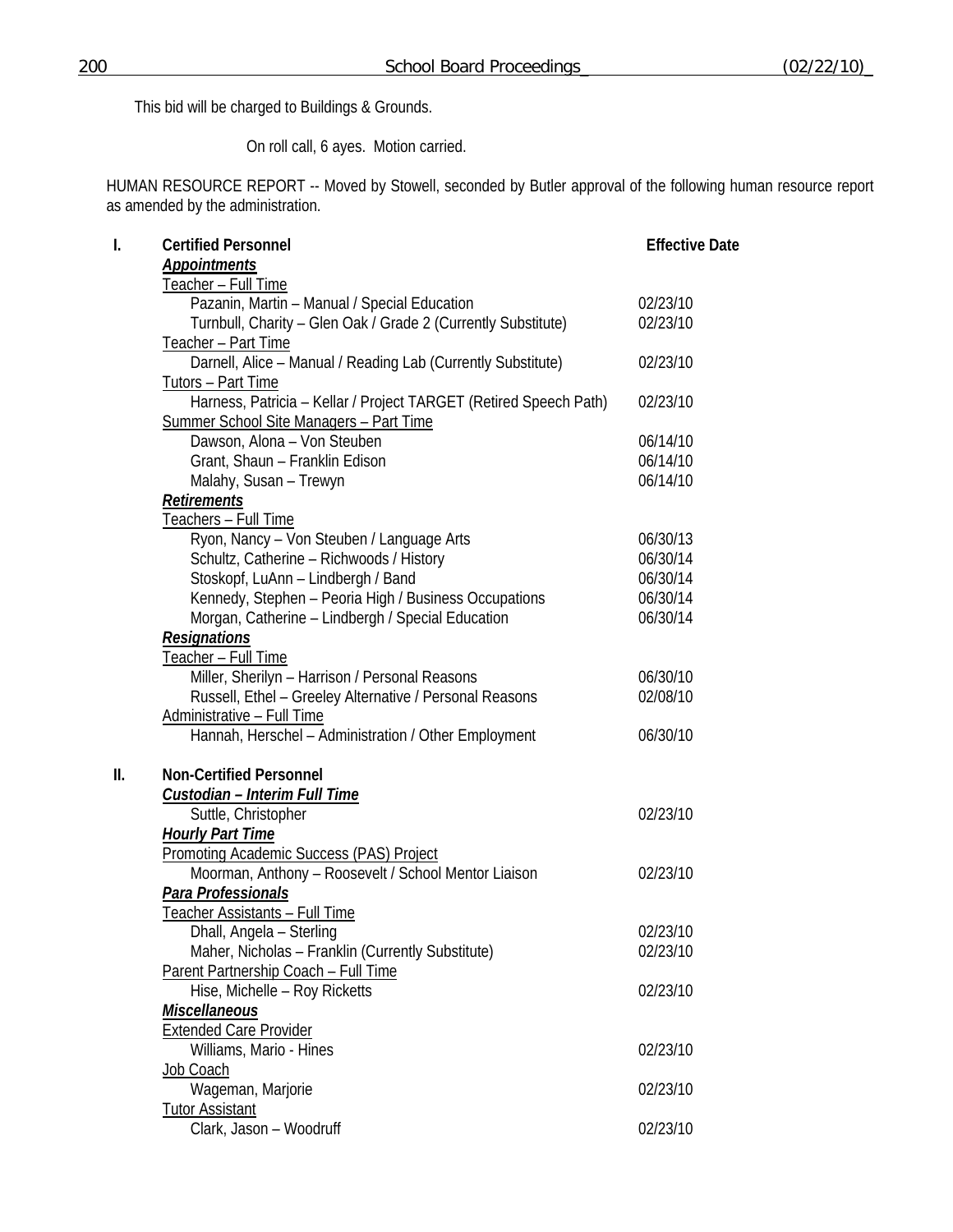|      | Coonradt, Mitchell - Woodruff<br>DeRew, Jonathan - Woodruff<br>Garcia, Brittany - Woodruff<br>Lowther, Wilford - Lincoln (Currently Substitute Teacher)<br>Templin, Kevin - Woodruff | 02/23/10<br>02/23/10<br>02/23/10<br>02/23/10<br>02/23/10 |
|------|--------------------------------------------------------------------------------------------------------------------------------------------------------------------------------------|----------------------------------------------------------|
|      | <b>Family Medical Leave</b>                                                                                                                                                          |                                                          |
|      | Para Professional                                                                                                                                                                    |                                                          |
|      | Fauser, Mary - Lindbergh<br>Haynes, Denise - Thomas Jefferson<br>Woodard, Johnnie - Transportation                                                                                   | $02/05/10 - 03/19/10$<br>03/10/10<br>01/12/10            |
|      | <b>Resignations</b>                                                                                                                                                                  |                                                          |
|      | Cafeteria                                                                                                                                                                            |                                                          |
|      | Bryant, Barbara - No Reason Given                                                                                                                                                    | 02/12/10                                                 |
|      | Para Professional<br>Mathey, Mary - Sterling / Personal Reasons<br>Transportation                                                                                                    | 02/01/10                                                 |
|      | Stein, Jeanine - Driver / Personal Reasons                                                                                                                                           | 03/01/10                                                 |
|      | <b>Terminations</b>                                                                                                                                                                  |                                                          |
|      | Transportation                                                                                                                                                                       |                                                          |
|      | Burnside, Kevin - Monitor / Job Abandonment                                                                                                                                          | 02/08/10                                                 |
|      | Tyree, Dewitt - Monitor / Could Not Pass Physical                                                                                                                                    | 02/12/10                                                 |
| III. | <b>Certified Substitutes</b>                                                                                                                                                         |                                                          |
|      | <b>Appointments</b>                                                                                                                                                                  |                                                          |
|      | <b>Teachers</b>                                                                                                                                                                      |                                                          |
|      | Baker, Edna - Woodruff                                                                                                                                                               | 02/09/10                                                 |
|      | Bridges, Yvonne                                                                                                                                                                      | 02/23/10                                                 |
|      | Byrd, Cassandra                                                                                                                                                                      | 02/23/10                                                 |
|      | Eskew, Denise                                                                                                                                                                        | 02/23/10                                                 |
|      | Isom, John                                                                                                                                                                           | 02/23/10                                                 |
|      | Tucker, Sharee                                                                                                                                                                       | 02/23/10                                                 |
|      | Wahrenburg, Lois                                                                                                                                                                     | 02/23/10                                                 |
|      | <b>Resignations</b>                                                                                                                                                                  |                                                          |
|      | <u>Teachers</u>                                                                                                                                                                      |                                                          |
|      | Budzinski, Stanley - Other Employment                                                                                                                                                | 02/10/10                                                 |
|      | Garner, Stefanie - Other Employment                                                                                                                                                  | 02/17/10                                                 |
|      | Geyer, Christina - Other Employment                                                                                                                                                  | 02/16/10                                                 |
|      | Huber, Mary - Other Employment                                                                                                                                                       | 02/09/10                                                 |
|      | Raabe, Isaac - Other Employment                                                                                                                                                      | 02/16/10                                                 |
|      | Vonesh, Ryan - Other Employment                                                                                                                                                      | 02/16/10                                                 |
|      | <b>Terminations</b>                                                                                                                                                                  |                                                          |
|      | <b>Teachers</b>                                                                                                                                                                      |                                                          |
|      | Bloom, Virginia - Job Abandonment<br>Carter, Taneshia - Job Abandonment                                                                                                              | 02/12/10<br>02/12/10                                     |
|      | Ritz, Janice - Unreliable                                                                                                                                                            | 02/12/10                                                 |
|      | Wroblewski, Robert - Job Abandonment                                                                                                                                                 | 02/12/10                                                 |
|      |                                                                                                                                                                                      |                                                          |
| IV.  | <b>Non-Certified Substitutes</b>                                                                                                                                                     |                                                          |
|      | <b>Appointments</b>                                                                                                                                                                  |                                                          |
|      | <b>Student Workers</b><br>Curtis, Hannah - Redeemer Lutheran Pre-School Helper                                                                                                       | 02/23/10                                                 |
|      | Fahel, Gregory - Jamieson / Shredder                                                                                                                                                 | 02/12/10                                                 |
|      |                                                                                                                                                                                      |                                                          |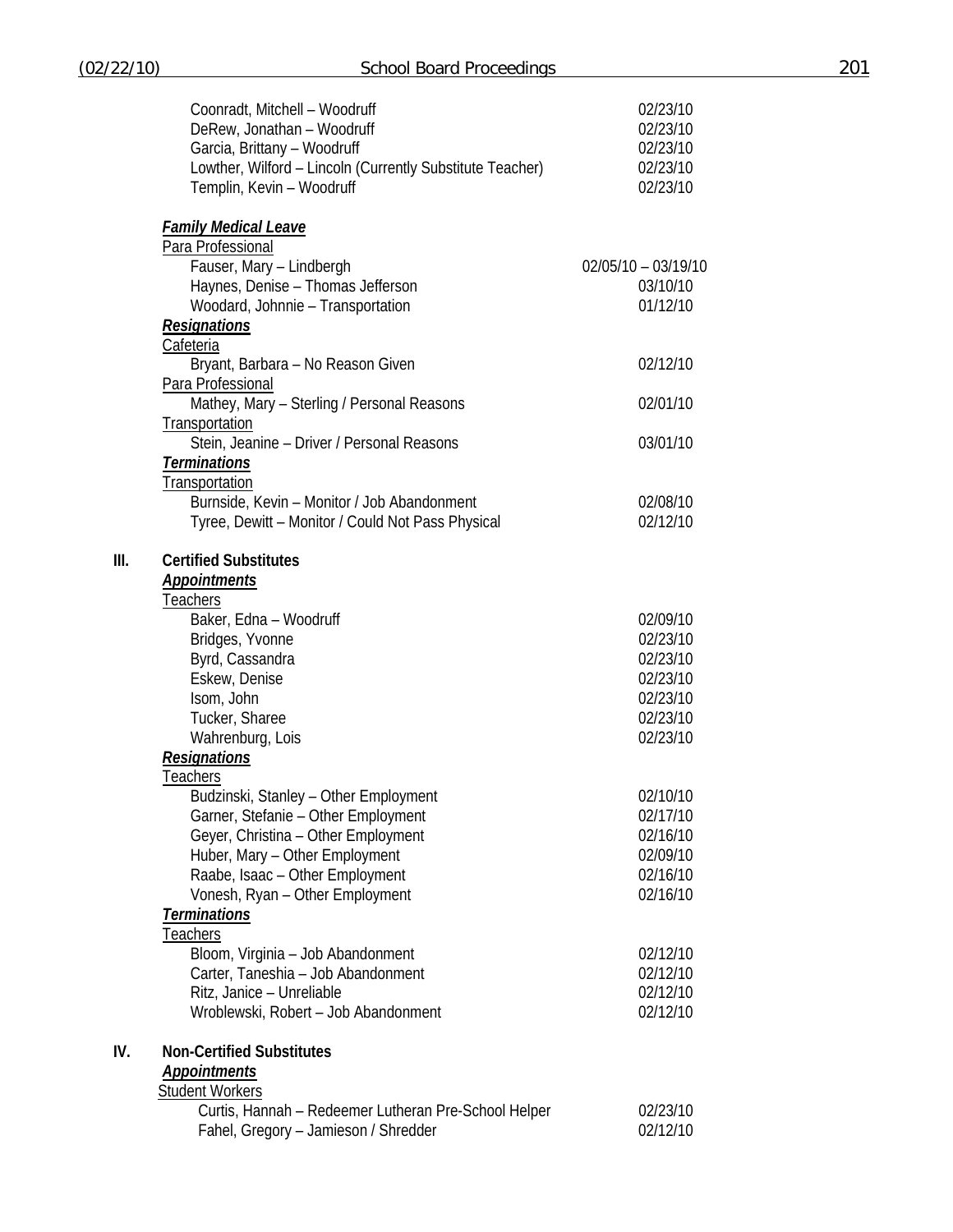| <b>Resignations</b>                 |          |
|-------------------------------------|----------|
| <b>Behavioral Attendants</b>        |          |
| Jackson, Amanda - Other Employment  | 02/12/10 |
| Neal, Shunitha - Other Employment   | 02/12/10 |
| <b>Terminations</b>                 |          |
| <b>Behavioral Attendants</b>        |          |
| Foster, Quashonda - Job Abandonment | 02/12/10 |
| Irby, Brooklyn - Job Abandonment    | 02/12/10 |
| Smith, Terrance - Job Abandonment   | 02/12/10 |
| White, Imelda - Job Abandonment     | 02/12/10 |
| White, Martina - Job Abandonment    | 02/12/10 |
| <b>Teacher Aides</b>                |          |
| Little, Marcus - Unreliable         | 02/08/10 |
|                                     |          |

On roll call, 6 ayes. Motion carried.

TRAVEL REQUESTS - Moved by Stowell, seconded by Butler approval of the travel requests as presented by the administration. (Copy is on file in the board secretary's office.)

On roll call, 6 ayes. Motion carried.

CONTRACT FOR 95 PERCENT GROUP – Moved by Stowell, seconded by Butler that the Board of Education approves the attached Contract with 95 Percent Group, Inc., as presented, for Irving Primary School to supplement current year efforts by providing training for fourth and fifth grade teachers.

On roll call, 6 ayes. Motion carried.

CONTRACT FOR BRADLEY UNIVERSITY FOR DIETETICS PROGRAM - Moved by Stowell, seconded by Butler that the Board of Education approves the attached contract whereas Bradley University desires to utilize Valeska Hinton Early Childhood Education Center for the purpose of providing practical learning and clinical experiences in Dietetics in connection with students of the University.

On roll call, 6 ayes. Motion carried.

CONTRACT FOR PACIFIC INSTITUTE - Moved by Stowell, seconded by Butler - that the Board of Education approves the Engagement Confirmation Agreement with Inside Results, an Affiliate of The Pacific Institute, and Lincoln Middle School.

On roll call, 6 ayes. Motion carried.

APPROVAL OF THE SCHOOL IMPROVEMENT PLAN FOR CHARTER OAK PRIMARY SCHOOL - Moved by Stowell, seconded by Butler that the Board of Education approves the school improvement plan for Charter Oak Primary School.

On roll call, 6 ayes. Motion carried.

## **DELIBERATION AGENDA** - .

Review of Suspensions - Moved by Stowell seconded by Ross that the Review of Suspensions listed on the Report dated February 22, 2010 be approved as presented.

> On roll call, 6 ayes. Butler, Gorenz, Petelle, Ross, Stowell, Wolfmeyer, Motion carried.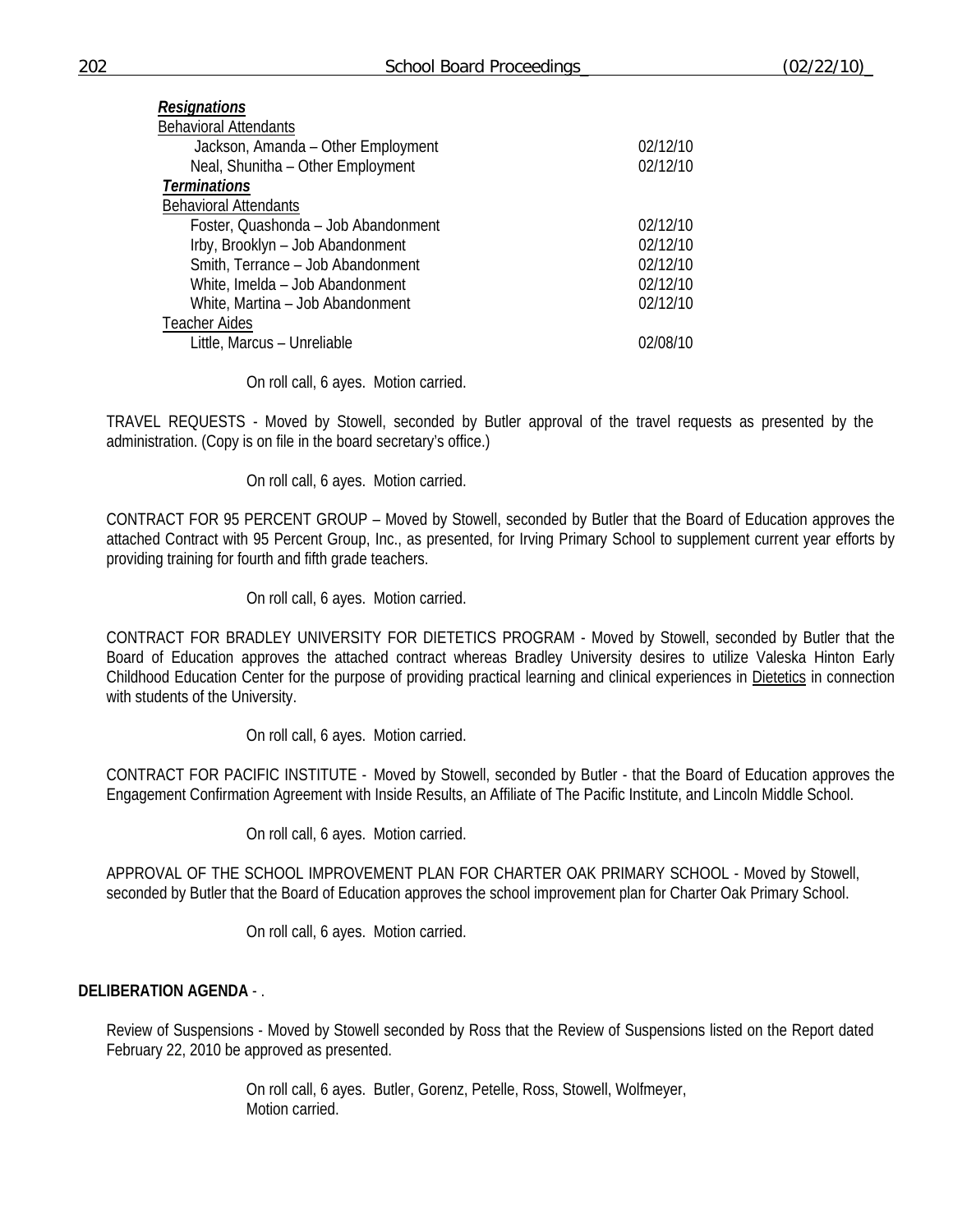Expulsions – Moved by Stowell, seconded by Ross that the Expulsions listed on the report dated February 22, 2010 be approved as presented.

> On roll call, 5 ayes. Butler, Gorenz, Petelle, Stowell, Wolfmeyer, 1 nay. Ross. Motion carried.

Revocation of Board Probation – Moved by Stowell, seconded by Ross that the Expulsions list on the Revocation of Board Probation Report dated February 22, 2010 be approved as presented.

> On roll call, 5 ayes. Butler, Gorenz , Petelle, Stowell, Wolfmeyer, Gorenz 1 nay. Ross. Motion carried.

**APPROVAL OF CONTRACT FOR DR. GRENITA LATHAN** – Moved by Ross, seconded by Stowell that the employment contract for Dr. Grenita F. Lathan be approved and executed by the parties.

Board President Wolfmeyer read a statement by Board Member Parker that endorsed the appointment of Dr. Lathan. Mrs. Parker stated that she believes that Dr. Lathan will be a change agent that this District so desperately needs and that she is proud to be a part of the Board of Education that has made some very difficult decisions that will ultimately turn this district around.

Rev. Butler stated that she echoes the remarks and believes that Dr. Lathan will bring great leadership to the District Rev. Butler stated that she has heard from the community that change is needed and the community has challenged us to be bold enough to do that and she feels Dr. Lathan will bring change.

Mr. Stowell thanked those on the Community Superintendent Search Committee that brought outstanding candidates to the School Board. He stated that the Board learned of things other districts were doing from those candidates. He feels that Dr. Lathan is a "jewel" and he looks forward to her starting with the District.

Ms. Petelle stated that she is "psyched."

Mrs. Ross stated that she is looking forward to great things to come and that this is a new day and she is looking forward to her next years on the Board.

Mrs. Wolfmeyer echoed what the others have said. She noted that she did spend some time with Dr. Lathan last week, and she told all of the groups that she talked to that they said they wanted change, and we will get change and it will be good change.

Dr. Gorenz stated that he concurred with everyone and he thinks her strength and experience is in urban school districts, student achievement and student learning. He did state that she is not here yet and people are criticizing her contract and other things, but he hopes that before they offer more criticism they give her a chance.

On roll call, 6 ayes. Motion carried.

**FINAL READING OF 2:250 –** Moved by Petelle, seconded by Stowell that the first reading of Board of Education Policy 2:250, Access to District Public Records, be waived and that the Board of Education approve the policy.

## *BOARD POLICY 2:250 – ACCESS TO DISTRICT PUBLIC RECORDS*

### Access to District Public Records

Full access to the District's *public records* is available to any person as provided in the Illinois Freedom of Information Act (FOIA), this policy, and implementing procedures.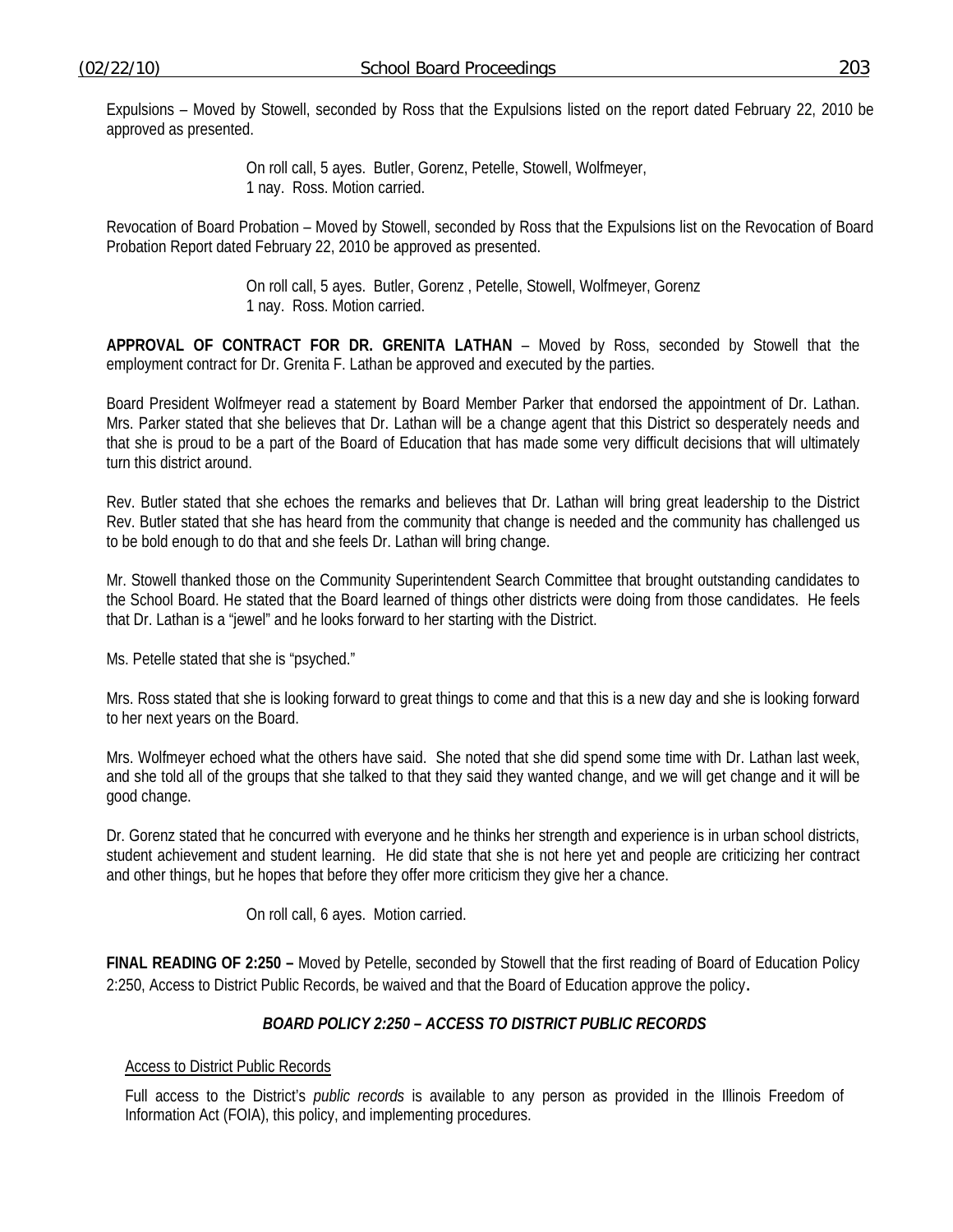# Freedom of Information Officer

The Superintendent shall serve as the District's Freedom of Information Officer and is assigned all the duties and powers of that office as provided in Illinois Freedom of Information Act and this policy. The Superintendent may delegate these duties and powers to one or more designees but the delegation shall not relieve the Superintendent of the responsibility for the action that was delegated. The Superintendent or designee(s) shall report any FOIA requests and the status of the District's response to the Board at each regular Board meeting.

# Definition

The District's *public records* are defined as all records, reports, forms, writings, letters, memoranda, books, papers, maps, photographs, microfilms, cards, tapes, recordings, electronic data processing records, electronic communications, recorded information and all other documentary materials pertaining to the transaction of public business, regardless of physical form or characteristics, having been prepared by or for, or having been or being used by, received by, in the possession of, or under the control of the School District.

# Requesting Records

A request for inspection and/or copies of public records must be made in writing and may be submitted by personal delivery, mail, telefax, or email. Individuals making a request are not required to state a reason for the request other than to identify when the request is for a commercial purpose or when requesting a fee waiver. All requests for inspection and copying shall immediately be forwarded to the District's Freedom of Information Officer or designee.

# Responding to Requests

The Freedom of Information Officer shall approve all requests for public records unless:

- 1. The requested material does not exist;
- 2. The requested material is exempt from inspection and copying by the Freedom of Information Act; or
- 3. Complying with the request would be unduly burdensome.

Within 5 business days after receipt of a request for access to a public record, the Freedom of Information Officer shall comply with or deny the request, unless the time for response is extended pursuant in Section 3 of the Illinois Freedom of Information Act or the request is for a commercial purpose. If the request is for a commercial purpose the District shall send a written response to the request within 21 working days. The Freedom of Information Officer may extend the time for a response for up to five (5) business days from the original due date if it for a reason specifically allowed in the Illinois Freedom of Information Act. If an extension is needed, the Freedom of Information Officer shall: (1) notify the person making the request of the reason for the delay, and (2) either inform the person of the date on which a response will be made or agree with the person in writing on a compliance period.

When responding to a request for a record containing both exempt and non-exempt material, the Freedom of Information Officer may redact exempt material from the record before complying with the request.

## Copying Fees

Persons making a request for copies of public records must pay any applicable copying fee. The Freedom of Information Officer shall, as needed, recommend a copying fee schedule for the Board's approval not to exceed 15 cents per page. No fees shall be charged for the first 50 pages of black and white, letter or legal sized copies. No fee shall be charged for electronic copies other than the actual cost of the recording medium.

## Access

The inspection and copying of a public record that is the subject of an approved access request is permitted at the District's administrative office during regular business hours, unless other arrangements are made by the Freedom of Information Officer.

Many public records are immediately available from the District's website including, but not limited to, a description of the District and the methods for requesting a public record.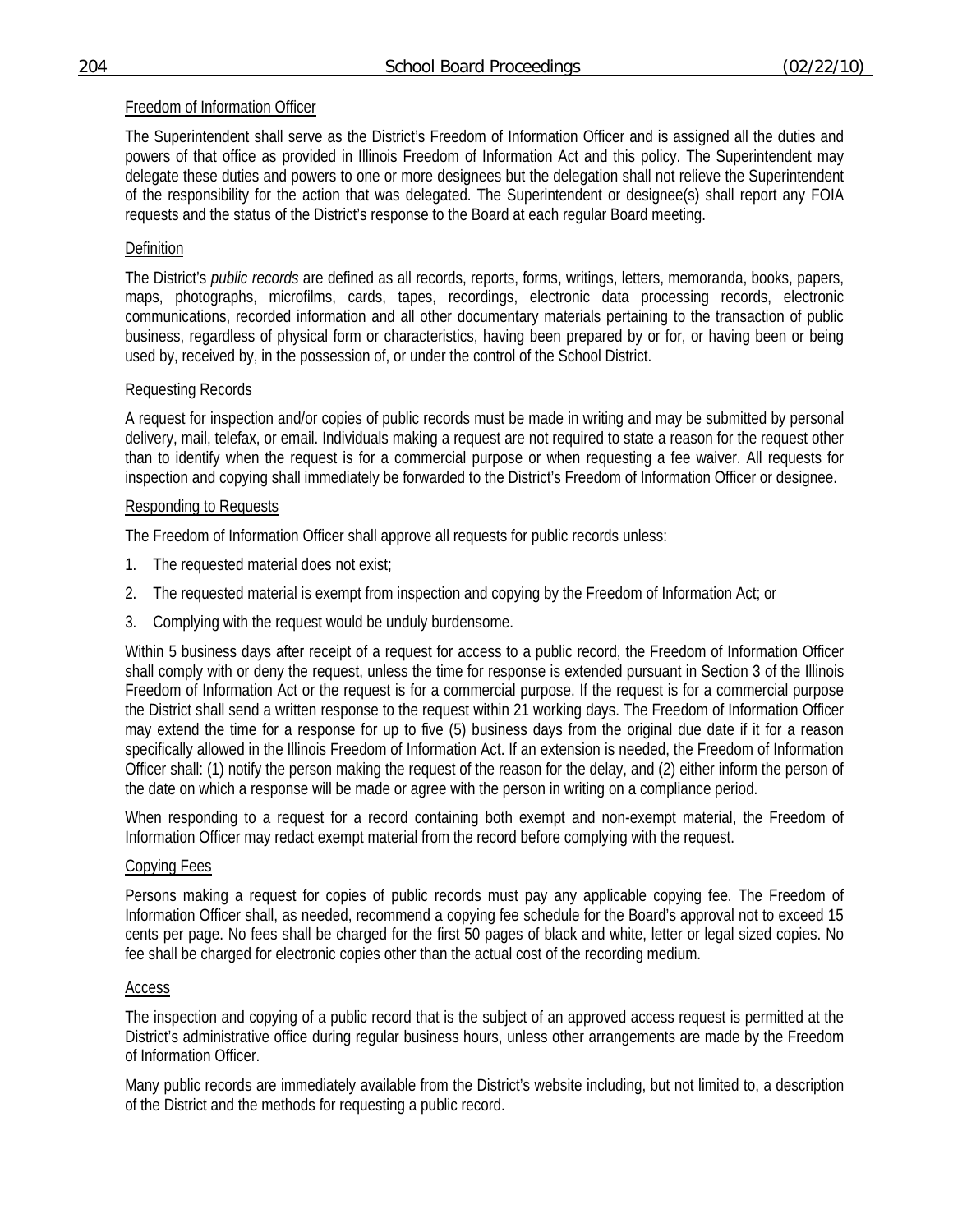#### Preserving Public Records

Public records, including email messages, shall be preserved and cataloged if: (1) they are evidence of the District's organization, function, policies, procedures, or activities, (2) they contain informational data appropriate for preservation, (3) their retention is required by State or federal law, or (4) they are subject to a retention request by the Board Attorney (e.g. a litigation hold), District auditor, or other individual authorized by the School Board or State or federal law to make such a request. Unless its retention is required as described in items numbered 3 or 4 above, a public record, as defined by the Illinois Local Records Act, may be destroyed when authorized by the Local Records Commission

| LEGAL REF.:          | 5 ILCS 140/, Illinois Freedom of Information Act.<br>105 ILCS 5/10-16.<br>820 ILCS 130/5.                       |
|----------------------|-----------------------------------------------------------------------------------------------------------------|
|                      | CROSS REF.: 2:140 (Communications To and From the Board), 5:150 (Personnel Records), 7:340 (Student<br>Records) |
| ADOPTED:<br>REVISED: | July 18, 2005<br>February 22, 2010                                                                              |

## **BOARD POLICY 2:250 EXHIBIT 1 FREEDOM OF INFORMATION RECORDS**

## *Exhibit - Immediately Available Public Records*

The following public records are designated by the District's Freedom of Information Officer as being immediately available on the District's website and may be inspected, downloaded, printed, and/or copied. Any asterisked public record is immediately available for inspection or copying upon request at the District's administrative office during its regular business hours, provided any applicable fees are paid. Records without an asterisk will be provided within 5 business days as allowed by the Freedom of Information Act, provided any applicable fees are paid.

| Web-posted records and information                                                                                                                                                                                                                                                                                                                                                                                                       | Web-posting statutory reference and<br>special instructions                                                                                                                  |
|------------------------------------------------------------------------------------------------------------------------------------------------------------------------------------------------------------------------------------------------------------------------------------------------------------------------------------------------------------------------------------------------------------------------------------------|------------------------------------------------------------------------------------------------------------------------------------------------------------------------------|
| *Annual schedule of regular meetings for the current<br>school year that are posted at the beginning of<br>each calendar or fiscal year<br>*Public notice of each board meeting that is posted at<br>least 48 hours before the meeting and remains<br>posted until the meeting is concluded<br>*Agenda of each regular meeting that is posted at least<br>48 hours before a meeting and remains posted<br>until the meeting is concluded | 5 ILCS 120/2.02.                                                                                                                                                             |
| *Official open meeting minutes that are posted within 7<br>days of the Board's approval and remain posted for<br>at least 60 days                                                                                                                                                                                                                                                                                                        | 5 ILCS 120/2.06(b).                                                                                                                                                          |
| *Description of the District and its records including:<br>Summary of the District's purpose<br><b>Functional subdivisions</b><br>Total amount of operating budget<br>Number and location of all of its separate offices<br>Approximate number of full and part-time<br>employees<br>Identification and membership of the Board<br>Brief description of the methods whereby the public<br>may request information and public records     | 5 ILCS 140/4, amended by P.A.96-542.<br>The District must prominently post the list<br>at each administrative office and<br>make it available for inspection and<br>copying. |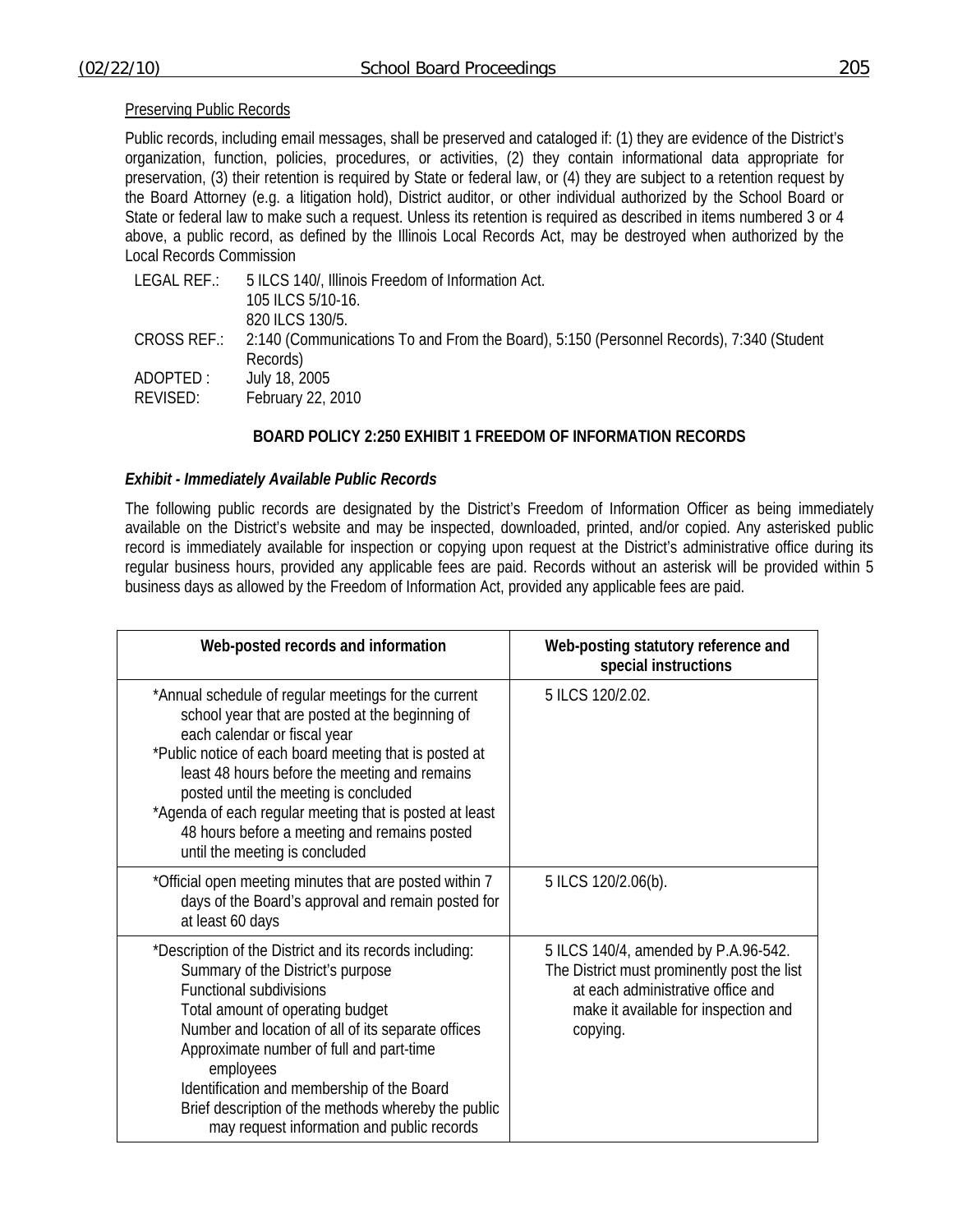| Web-posted records and information                                                                                                                                                                                                                                                                                                                                                                                                                                                                                                                                                                                                                                                                               | Web-posting statutory reference and<br>special instructions                                                                                                                                                                                                                                                                                                    |
|------------------------------------------------------------------------------------------------------------------------------------------------------------------------------------------------------------------------------------------------------------------------------------------------------------------------------------------------------------------------------------------------------------------------------------------------------------------------------------------------------------------------------------------------------------------------------------------------------------------------------------------------------------------------------------------------------------------|----------------------------------------------------------------------------------------------------------------------------------------------------------------------------------------------------------------------------------------------------------------------------------------------------------------------------------------------------------------|
| Directory for the Freedom of Information Officer<br>Address where requests for public records should<br>be directed<br>Fees                                                                                                                                                                                                                                                                                                                                                                                                                                                                                                                                                                                      |                                                                                                                                                                                                                                                                                                                                                                |
| Annual budget for current fiscal year, itemized by<br>receipts and expenditures                                                                                                                                                                                                                                                                                                                                                                                                                                                                                                                                                                                                                                  | 105 ILCS 5/17-1.2. This may be<br>accomplished using ISBE's School<br>District Budget Form 50-36 or the<br>summary pages from it. The budget<br>must be submitted to ISBE no later<br>than Oct. 30, 2009.<br>The District must notify the parents or<br>guardians of its students that the<br>budget has been web-posted and<br>what the website's address is. |
| *District's current report card (ISBE School Report Card<br>Data Form 86-43)                                                                                                                                                                                                                                                                                                                                                                                                                                                                                                                                                                                                                                     | 105 ILCS 5/10-17a.                                                                                                                                                                                                                                                                                                                                             |
| Administrator Salary Compensation Report (itemized<br>salary compensation report for every<br>employee holding an administrative certificate<br>and working in that capacity, including the<br>Superintendent). For each District<br>administrator:<br>Base salary<br><b>Bonuses</b><br>Pension contributions<br><b>Retirement increases</b><br>Cost of health insurance<br>$\bullet$<br>Cost of life insurance<br>Paid sick and vacation day payouts<br>Annuities<br>Other forms of compensation or income<br>paid on behalf of the employee; e.g., travel<br>and business expense reimbursements,<br>non-base compensation such as use of a<br>District vehicle, wellness incentives, gym<br>memberships, etc. | 105 ILCS 5/10-20.46, added by P.A. 96-<br>434.<br>The Report must also be presented at a<br>regular Board meeting and provided<br>to the Regional Superintendent on or<br>before October 1 of each year.                                                                                                                                                       |
| Current contracts with an exclusive bargaining<br>representative(s)                                                                                                                                                                                                                                                                                                                                                                                                                                                                                                                                                                                                                                              | 105 ILCS 5/10-20.46, added by P.A. 96-<br>434.                                                                                                                                                                                                                                                                                                                 |
| A listing of all contracts over \$25,000 for the current<br>fiscal year                                                                                                                                                                                                                                                                                                                                                                                                                                                                                                                                                                                                                                          | 105 ILCS 5/10-20.44, as added by P.A.<br>95-707.<br>After the initial web-posting, contracts<br>should be added to the list as they<br>are awarded by the Board.                                                                                                                                                                                               |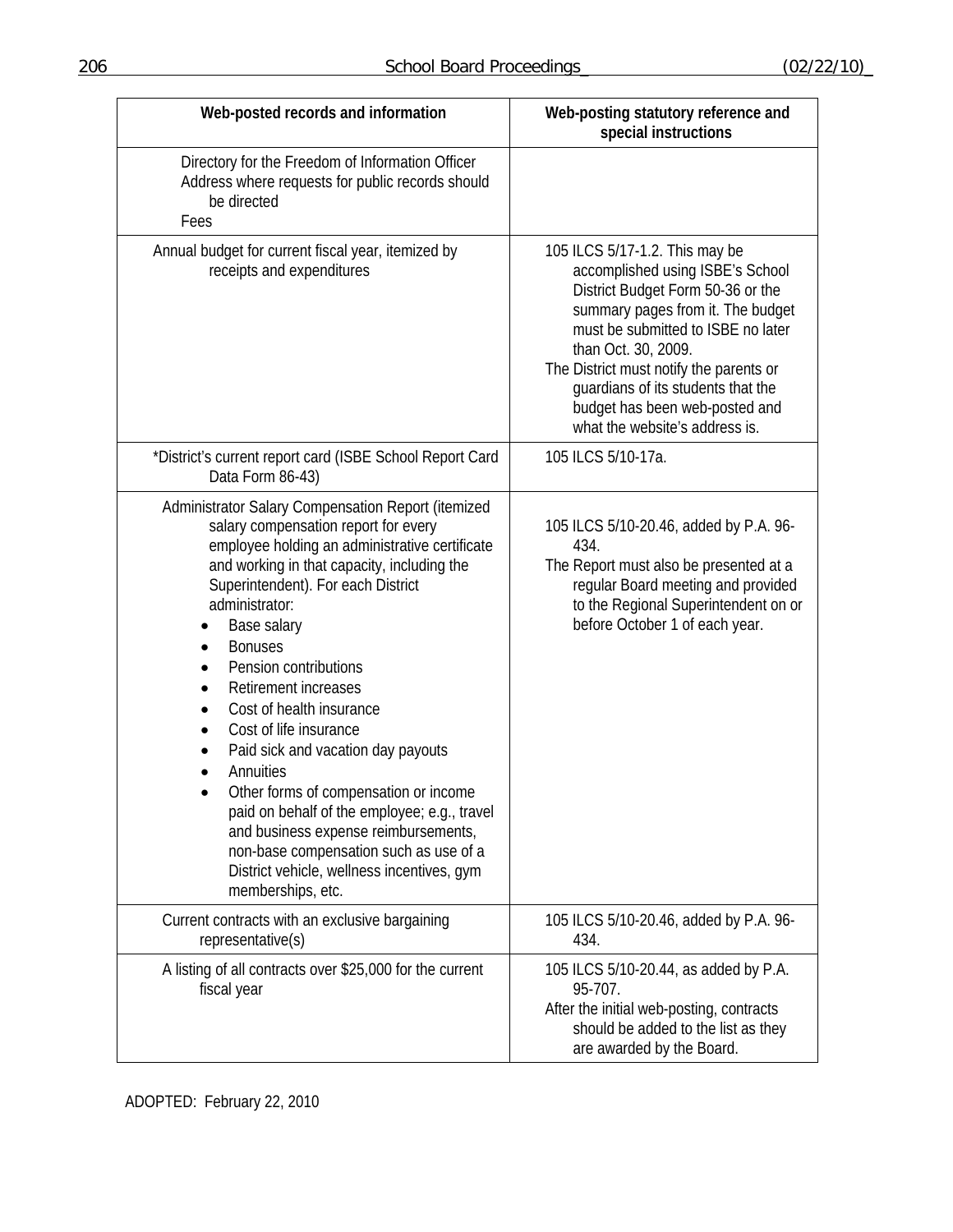On roll call, 6 ayes. Motion carried.

**REPORTS AND SUGGESTIONS BY BOARD MEMBERS** - Mrs. Ross reported that the Parent Advisory Committee met and included uniforms for high school students as a topic. She urged all who are interested to attend the next meeting.

Mr. Stowell noted that the Building Committee will be meeting March 3, 2010. The final draft for the plans for Peoria High School will not come before the full board for a vote as would a new school plan, but the plans are moving forward. Mr. Stowell would like formal action to change the Board Policy on public participation at the Board of Education before Dr. Lathan comes.

Ms. Petelle clarified the funds being spent on Peoria High School. She explained that the funding must be used for the physical plant, not for teachers or programming. She also noted that the tax levy is in "buckets" and those "buckets" must be used for specified items set by the state.

ADJOURNMENT – Mrs. Wolfmeyer adjourned the regular meeting at 8:00 p.m.

 Julia A. Cramer, Board Secretary

ATTEST:

Debbie L. Wolfmeyer Board President